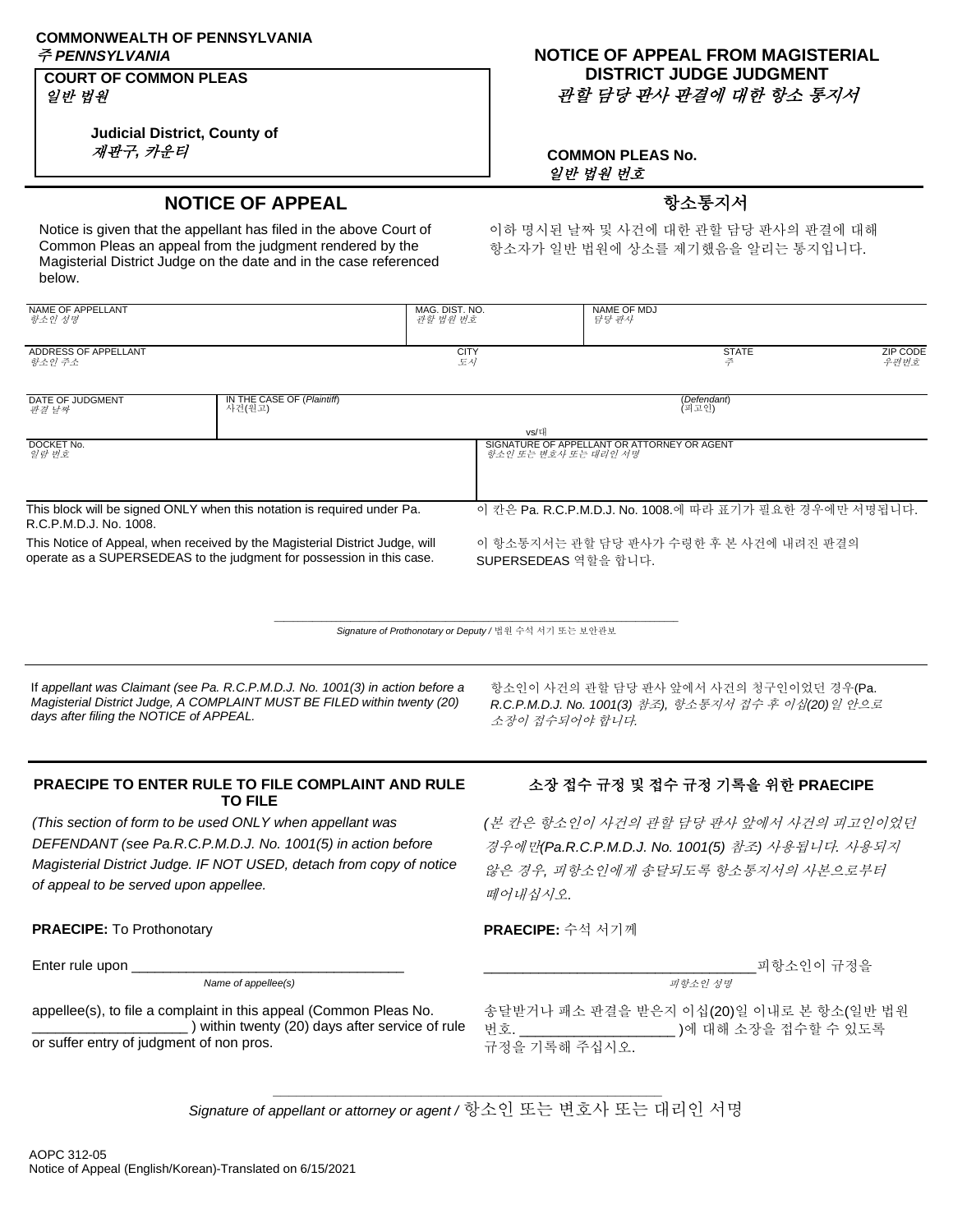| <b>RULE:</b> To and the set of the set of the set of the set of the set of the set of the set of the set of the set of the set of the set of the set of the set of the set of the set of the set of the set of the set of the set o<br>appellee(s)<br>Name of appellee(s) |                                                                                                                                                                                                                                         | , 피항소인께<br>피항소인 성명                                                                                    |
|---------------------------------------------------------------------------------------------------------------------------------------------------------------------------------------------------------------------------------------------------------------------------|-----------------------------------------------------------------------------------------------------------------------------------------------------------------------------------------------------------------------------------------|-------------------------------------------------------------------------------------------------------|
|                                                                                                                                                                                                                                                                           | (1) You are notified that a rule is hereby entered upon you to file a<br>complaint in this appeal within twenty (20) days after the date of<br>service of this rule upon you by personal service or by certified<br>or registered mail. | (1) 귀하는 개인 서비스 또는 등기 우편을 통해 이 규정이 귀하께<br>송달된 날짜로부터 이십(20)일내로 본 항소에 소장을 접수하도록<br>규정이 기록되었음을 통지하는 바입니다. |
| (2)                                                                                                                                                                                                                                                                       | If you do not file a complaint within this time, a JUDGMENT OF<br>NON PROS MAY BE ENTERED AGAINST YOU.                                                                                                                                  | (2) 이 기간 내로 소장을 접수하지 않으면 귀하를 상대로 패소 판결이<br>내려질 수도 있습니다.                                               |
| (3)                                                                                                                                                                                                                                                                       | The date of service of this rule if service was by mail is the date<br>of the mailing.                                                                                                                                                  | (3) 본 규정 송달 날짜는 우편으로 송달된 경우, 우편을 부친<br>날짜입니다.                                                         |
|                                                                                                                                                                                                                                                                           | Date: the contract of the contract of the contract of the contract of the contract of the contract of the contract of the contract of the contract of the contract of the contract of the contract of the contract of the cont<br>.20   | 날짜: 20______년 ___________                                                                             |

**\_\_\_\_\_\_\_\_\_\_\_\_\_\_\_\_\_\_\_\_\_\_\_\_\_\_\_\_\_\_\_\_\_\_\_\_\_\_\_\_\_\_\_\_\_\_\_\_\_\_** *Signature of Prothonotary or Deputy /* 법원 수석 서기 또는 보안관보

#### **YOU MUST INCLUDE A COPY OF THE NOTICE OF JUDGMENT/TRANSCRIPT FORM WITH THIS NOTICE OF APPEAL.**

The appellee and the magisterial district judge in whose office the judgment was rendered must be served with a copy of this Notice pursuant to Pa.R.C.P.M.D.J. 1005(A).

#### 본 항소통지서와 함께 판결 통지서**/**기록 양식 사본을 첨부해야 합니다**.**

피항소인 및 판결을 내렸던 관할 담당 판사는 Pa.R.C.P.M.D.J. 1005(A)에 따라 본 통지서가 송달되어야 합니다.